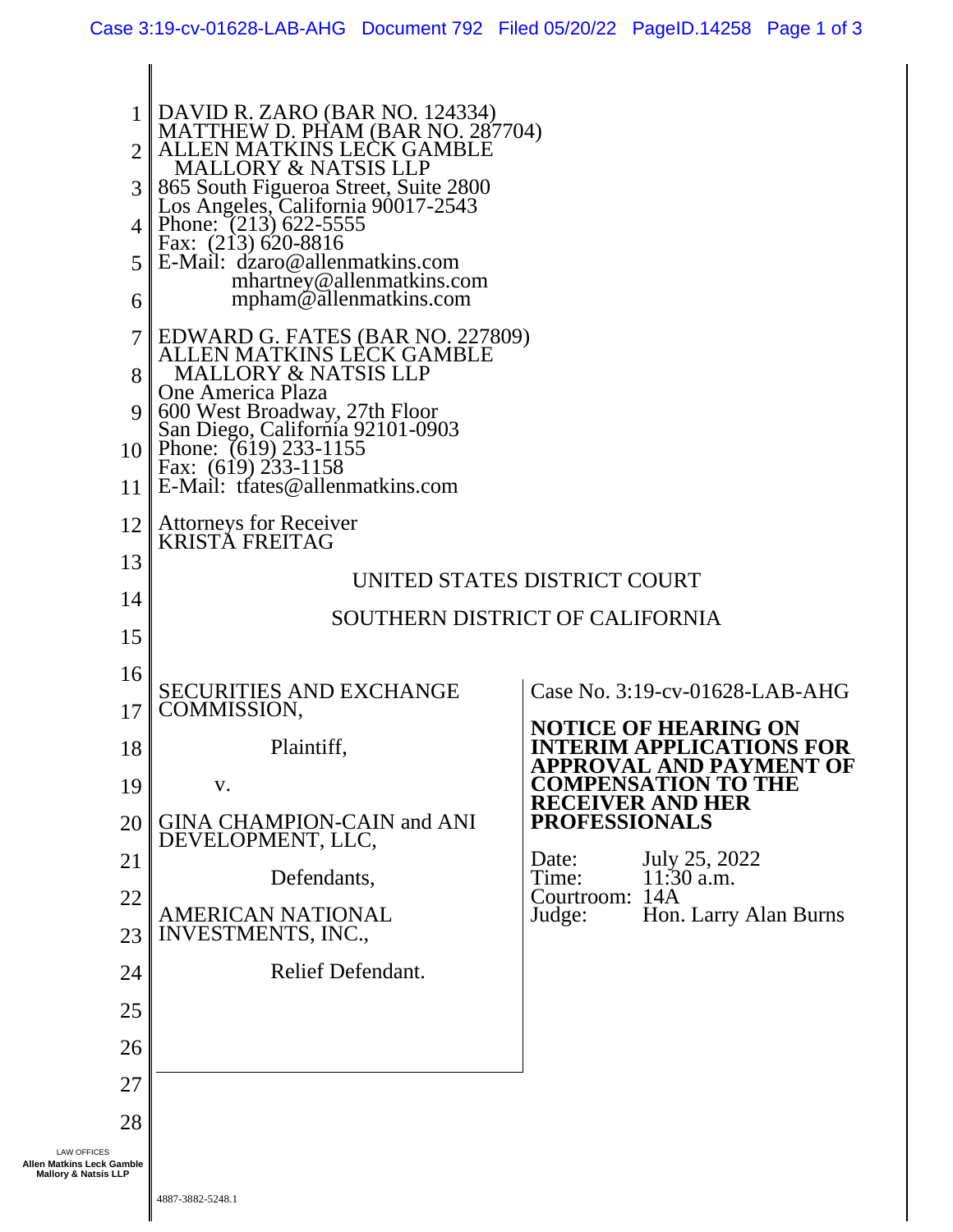## **TO ALL PARTIES AND THEIR ATTORNEYS OF RECORD:**

**NOTICE IS HEREBY GIVEN** that on July 25, 2022 at 11:30 a.m. in

3 Courtroom 14A of the United States District Court, Southern District of California,

4 located at 333 West Broadway, San Diego, California 92101, the Court will consider

5 the interim fee applications ("Fee Applications") of Krista L. Freitag ("Receiver"),

6 the Court-appointed permanent receiver for Defendant ANI Development, LLC,

7 Relief Defendant American National Investments, Inc., and their subsidiaries and

8 affiliates ("Receivership Entities"), and Allen Matkins Leck Gamble Mallory &

9 Natsis LLP ("Allen Matkins"), the Receiver's counsel.

10 11 The following table summarizes the fees and costs requested by the Receiver and Allen Matkins for the period April 1, 2021, through June 30, 2021:

| 12<br>13<br>14 | <b>Applicant</b>               | <b>Fees</b><br><b>Incurred</b> | <b>Interim</b><br><b>Payment</b><br><b>Requested</b> | <b>Costs</b> | <b>Total</b><br><b>Payment</b><br><b>Requested</b> |
|----------------|--------------------------------|--------------------------------|------------------------------------------------------|--------------|----------------------------------------------------|
| 15             | Krista L. Freitag,<br>Receiver | \$202,845.10                   | \$162,276.08<br>$(80\%)$                             | \$1,962.22   | \$164,238.30                                       |
| 16             | <b>Allen Matkins</b>           | \$402,196.95                   | \$321,757.56                                         | \$31,196.55  | \$352,954.11                                       |
| 17             |                                |                                | $(80\%)$                                             |              |                                                    |

18 19 20 21 22 This notice along with the full fee applications are posted on the Receiver's website, www.ethreeadvisors.com (see the "SEC Case Docs" tab). A hard copy of the applications can also be obtained by emailing a request to the Receiver through the website or by sending a written request to the Receiver at 501 West Broadway, Suite 290, San Diego, California 92101.

23 24 25 **Procedural Requirements:** If you oppose the Motion, you are required to file your written opposition with the Office of the Clerk, United States District Court, Southern District of California, 333 West Broadway, Suite 420, San Diego,

26 California 92101, and serve the same on the undersigned no later than 14 calendar

27

1

2

28

LAW OFFICES **Allen Matkins Leck Gamble Mallory & Natsis LLP**